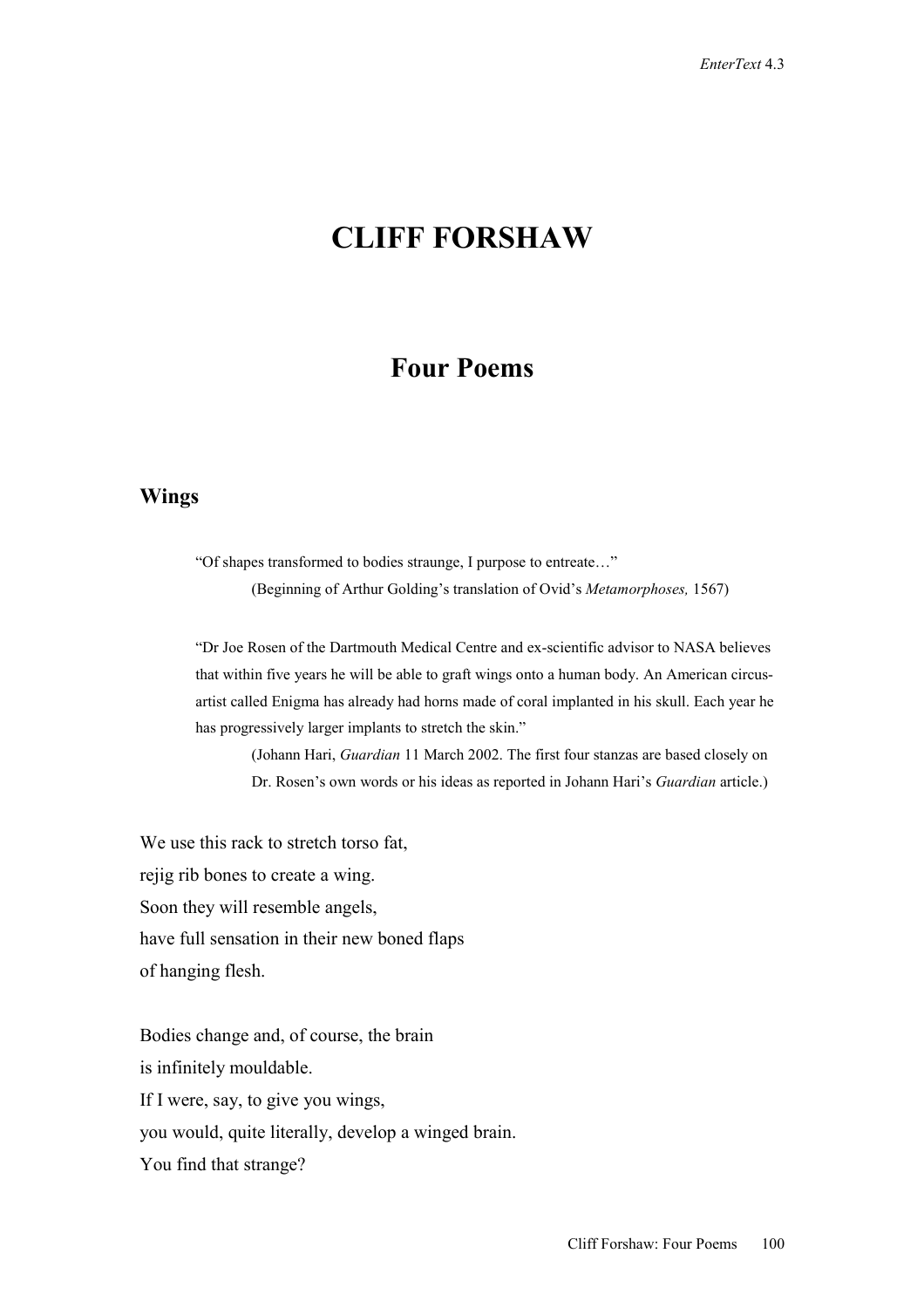I welcome this conference, but, my fellow doctors, I feel I must ask: Why do we value only the average? Why are we, as plastic surgeons, dedicated merely to restoring our current notions of the conventional?

—As opposed to letting people explore, if they want, the possibilities? Only our Judaeo-Christian conservatism holds us back. We must become more.

> *Our basic unit's bone. We overcome, or else we die. With these new wings, of course, you will not, still, be able to fly.*

# **Country Matters**

Long faces nosing over stable doors, a line of trophy heads and watchful eyes; shifting haunches, the hum of piss and straw; horse-whiff, ancient must, oiled saddle leather.

Old sweat-twisted *tack*. I've heard the word, it fits What's trestle-slung or perched on pegs; leather tongues those *yah-yah* girls fiddle through clasps; country matters; stirrups, girths notched up tight.

The bustle of big fillies—all teeth and arse and whip. Shrug off my worn old biker leathers,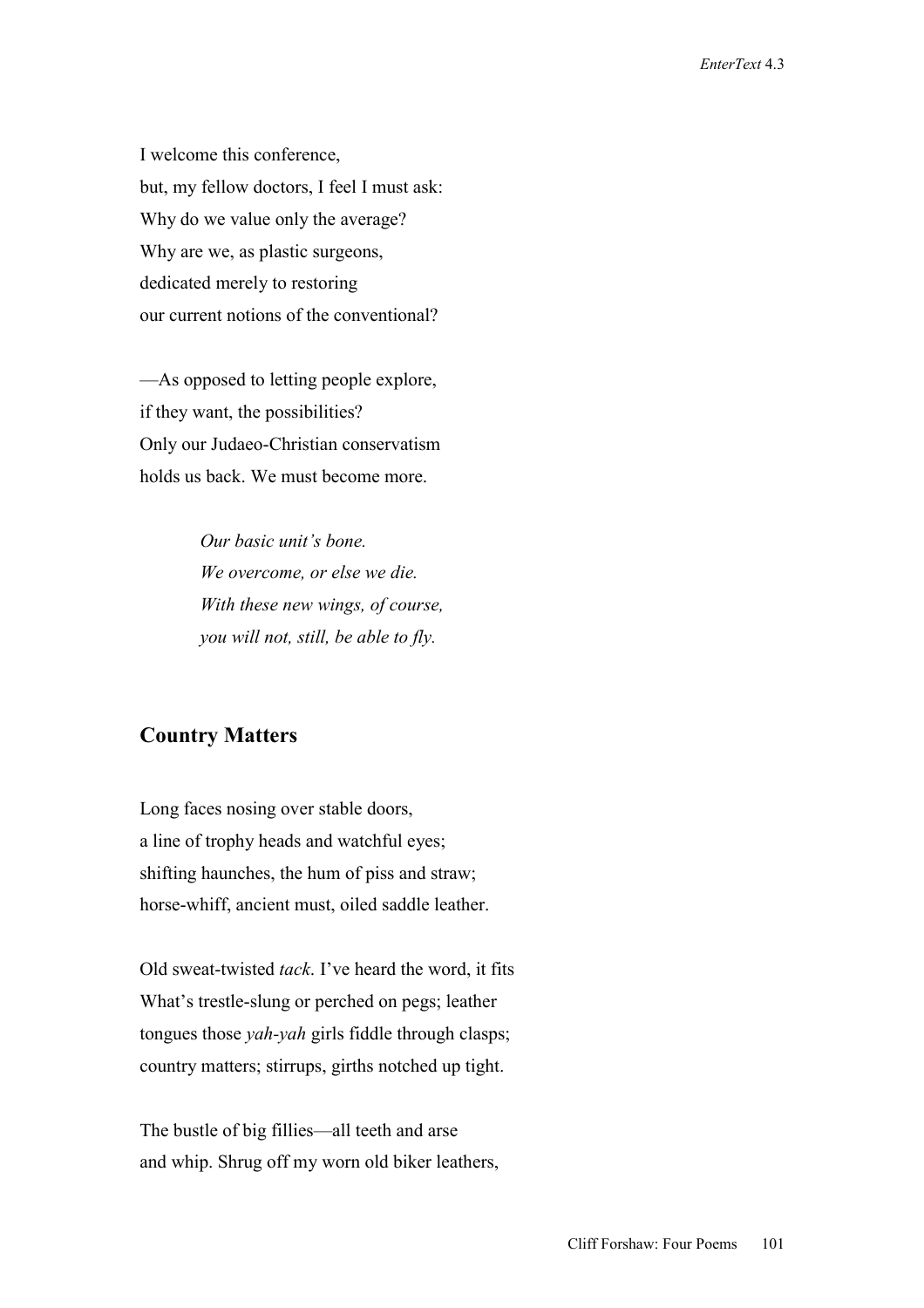flicked crop juddering against my plastic boots, and in borrowed jodhpurs, not quite Mr. Darcy

but, good thighs and bollocks, I can strut through breeding, flesh—appreciate a damn good seat.

# **Spurs**

The bit's shine frothed and crusted green: this big shy face, a secret whispered in her ear. So many hands of new and nervous mare —eighteen, nineteen? I wouldn't know, but *huge.*

Saddle up, then lead her out. And at the box, check girth for slippage, the stirrups' notch. Swing leg over, mount. Take up the slack.

Thumb frayed reins. She's slow, grumping back to straw, the water pail... I kick, she snorts, clops into a disgruntled trot.

Thwack her useless bump and grind, but the crop Can't fire her. Slide out the stirrups. The stable-hand distracts her with a carrot, fits shiny traps to my bootheels. Spurs.

# **Pumpkin**

#### **1**

All last week, the same old joke cracked that face up. He swung for us, the burning Bogey, this pumpkin bloke.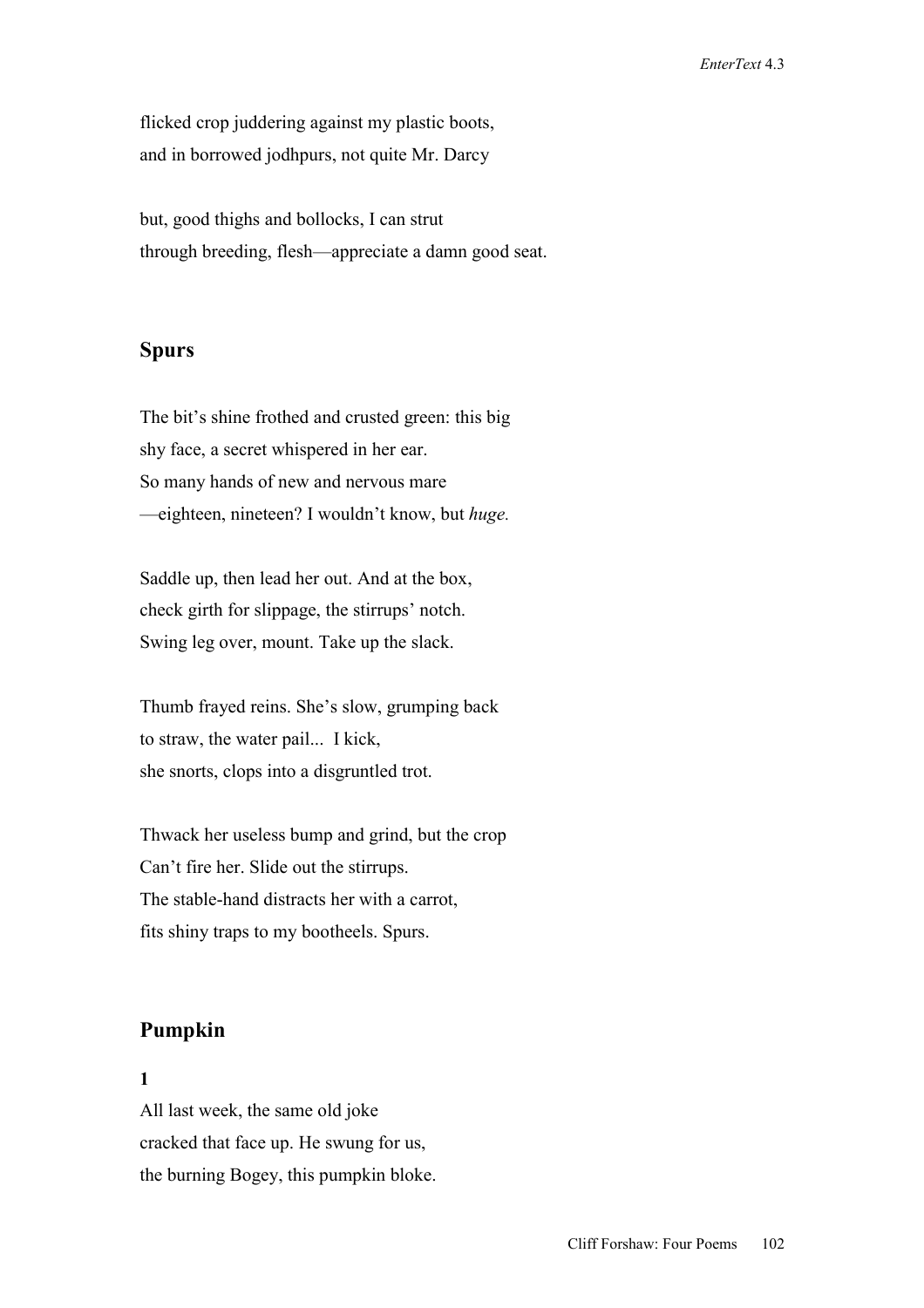Hacked out chops, no arty fuss, these little triangles for nostrils, eyes. weren't meant to last or gather dust.

Set light, the kids strung him up high, lynched him briefly from a rafter. Little priests, they swung him like a censer;

the smell of burning wax wafting up as air hissed through his sawn-off crown, turned gallows grin to hollow laughter.

All Hallows, we cut him down. Three nights, he glowered in the dark, then guttered, more malcontent than clown.

Now, suddenly that gourd's gobsmacked. The bite that was incised in light's a gurning mouthful of gummy black.

The hackneyed grin hacksawed in white, the one that made light of death's now toothless, gormless by Bonfire Night.

# **2**

The candle inside's dead, unlit, but a visual pun still takes the pith and disses us with living soot.

At first, I'd thought the kids had blacked it in, felt-tipped. Tipped up, inside's a weird skid-lid,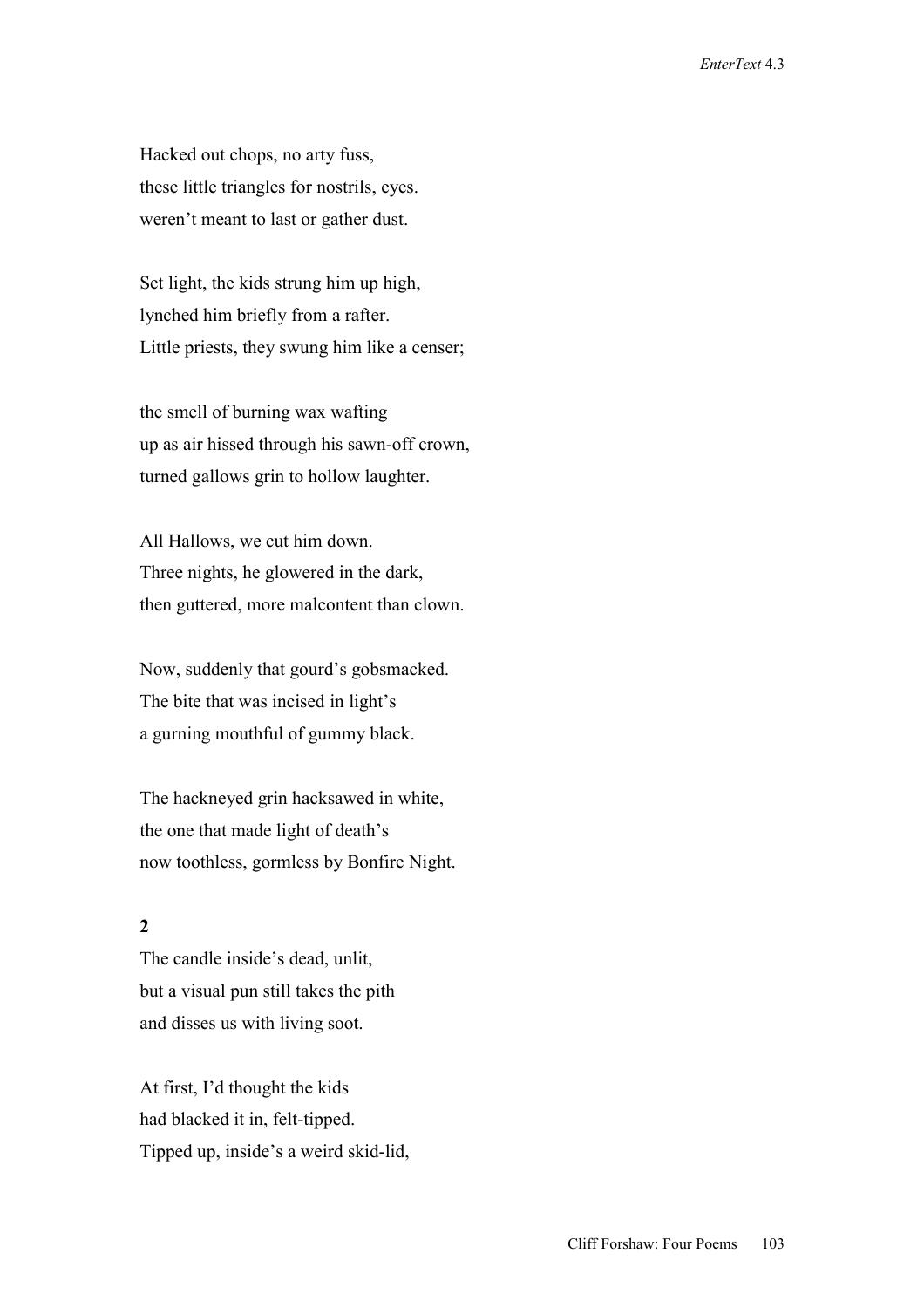foam-cushioned right up to the lip, black padding where the casing's holed. But then the night sky seeps

through an opened fontanelle, and you're staring through a brain-pan chinked with stars, a trepanned skull:

the nightlight waxed into a tinny moon; or a metal plate countersunk in bone, but inside out and upside down.

## **3**

All perspective's suspect. In Holbein, the anamorphic does the trick, a tangent turns formlessness to omen.

*The Ambassadors'* world is fixed, measured, ordered by degrees: categorical, hierarchic.

Against these clear geometries, the foreground's strangely deformed, defaced —soft and shapeless as a new disease?

or thin and hard, reflective as a blade? What's smuggled in's your skull, of course: (left-field) revealed obliquely in an aside.

#### **4**

... And in *Acherontia atropos* you can read your future, make a book. A flutter on this Death's Head Moth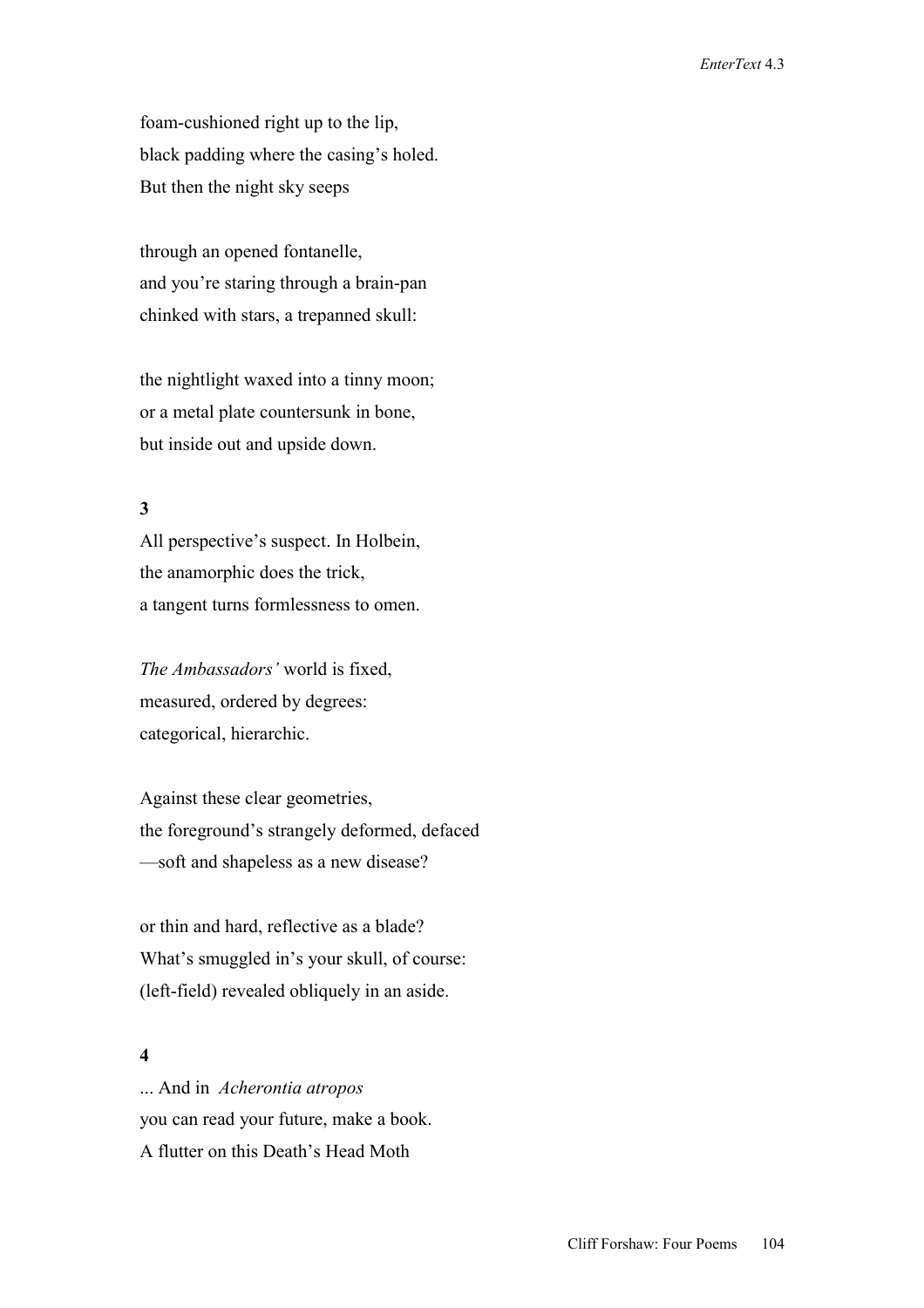shows you how the odds are stacked: an old movie of an ageless face flickered through short-winged days.

This moth cannot know what's on its back. The sun has never seen its shadow. Yours is everywhere you look.

#### **5**

Staring through this dark halo, this tonsured hole in the head, to see a Möbius pumpkin, full of hollow,

some Zen monk's *memento mori*, or merely the fungus that has rimed these lidless eyes, this lipless smile

with kohl. There's still a mise-en-abîme of further skins beneath the skull. This close, the spores begin to seem

like droplets of commas, dots, ink. Now powdered anagrams dismember *rictus*, *smirk*, *reek* and *stink*.

# **6**

Outside the season's ash and embers. Elsewhere, fruity gourds—watermelons are sliced into lippy smiles. November.

On the Day of the Dead, in sun, I got a sugary skinhead grin, a skull with *my* name candied on.